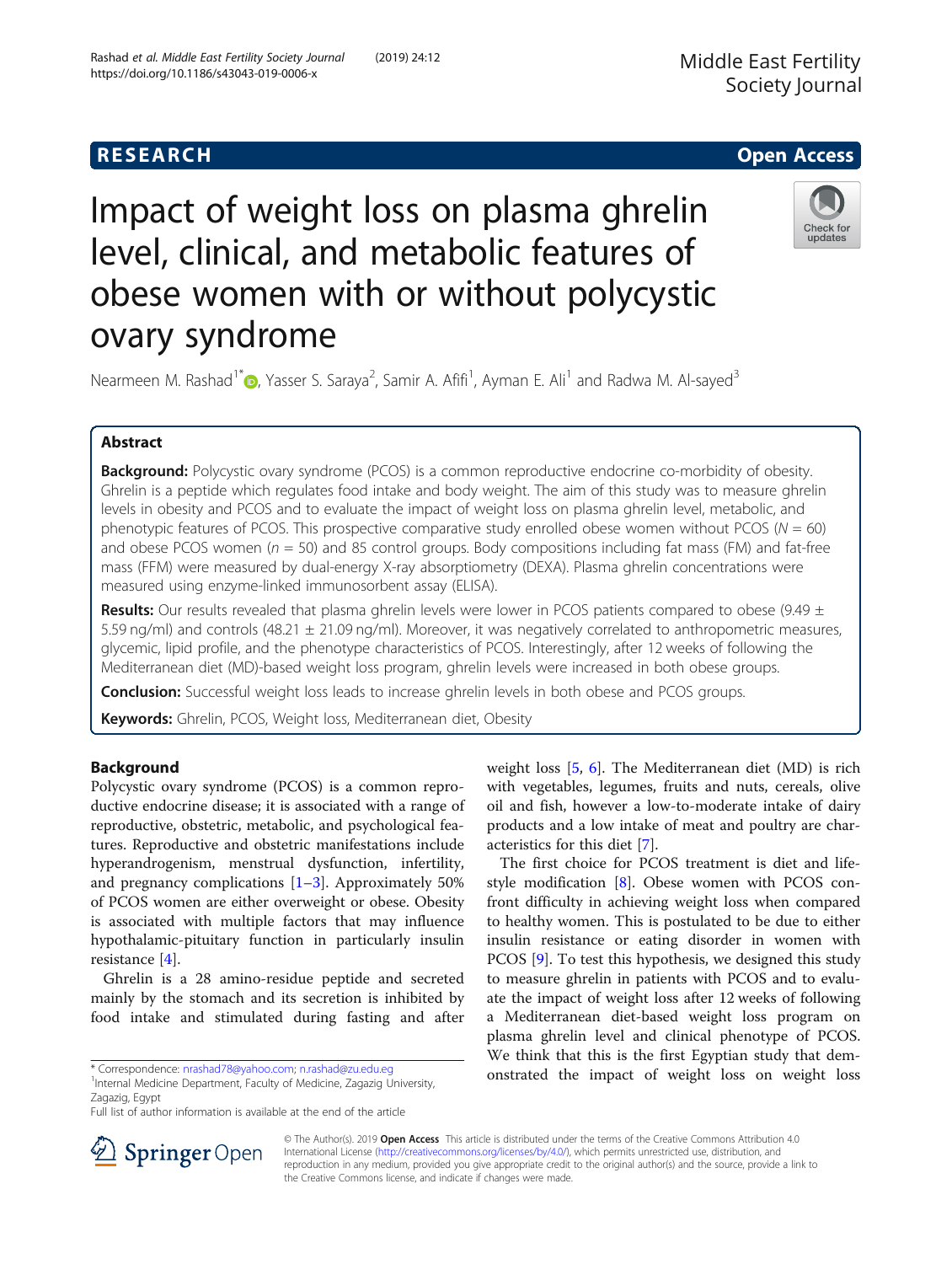program on plasma ghrelin level and clinical phenotype of PCOS

# Methods

A prospective comparative study will be conducted on 110 obese patients, body mass index (BMI)  $\degree$  30 kg/m<sup>2</sup>, and 85 healthy patients with normal BMI, clinical, and laboratory tests. Both groups of study were matched regarding age. After the study purpose and procedures were clarified to all subjects, they signed an informed consent form. The enrolled obese patients were subdivided to obese women without PCOS ( $N = 60$ ) and obese PCOS women ( $n = 50$ ). According to the 2004 revised Rotterdam criteria, the diagnosis of PCOS was done [\[10\]](#page-9-0). All patients were subjected to thorough history taking, full clinical assessment, and anthropometric measures of obesity. A stadiometer was used to measure the height to the nearest 0.1 cm. BMI was estimated as the ratio of body weight to height squared and expressed as  $\text{kg/m}^2$ . Waist circumference (with 0.1 cm sensitivity) was measured at the minimum circumference between the iliac crest and the last rib cage at the end of exhalation. The hip circumference was measured using tape as the maximal circumference over the hip and waist-to-hip ratio (WHR) was calculated. Ovarian volume and antral follicular count (AFC) were evaluated by transvaginal ultrasound (TVS). Body compositions including fat mass (FM) and fatfree mass (FFM) were measured by dual-energy X-ray absorptiometry (DEXA). Exclusion criteria for all women included a history of hyperandrogenic states (such as nonclassical congenital adrenal hyperplasia, androgen-secreting tumors, Cushing's syndrome, 21-hydroxylase deficiency, or hyperprolactinemia), DM, hypertension, liver, kidney, or thyroid diseases.

### Ethics approval and consent to participate

A written informed consent was taken from all of the participants after explaining details and benefits as well as risks to them. The ethical committee of Faculties of Medicine, Zagazig University, approved the current study.

#### Nutrition education intervention

The nutrition intervention was designed based on macronutrients and micronutrients requirements, three 45– 60 min training sessions at the beginning of the intervention. Participants were provided a 7-d menu plan. The plan per day included seven meals (breakfast, lunch, dinner, two snacks in the morning, and two more snacks in the afternoon). The macronutrient distribution of 50 % total caloric value (TCV) was from carbohydrates, 30% from lipids, 20% from proteins and a healthy fatty acids 30%. Subjects consumption of cholesterol was less than 300 mg/day and focused on low glycemic index and glycemic load (GL) carbohydrate meals [\[11,](#page-9-0) [12\]](#page-9-0).

The total energy was calculated using the Harris-Benedict equations revised by Mifflin and St Jeor in 1990 :[[13\]](#page-9-0), women BMR =  $(10 \times \text{weight in kg}) + (6.25 \times$ height in cm)—(5  $\times$  age in years)—161, after we calculated the total energy intake, we subtracted 500 kcal/day as 500 kcal/day deficit. This is expected to reduce the weight by 1 pound/week. Participants were asked to walk for 150 min a week in divided sessions. At baseline and at the end point of the 12-week study, anthropometrical measurements were estimated and blood samples were collected for biochemical analyses.

### Sampling of blood

After 12 hrs fasting; the blood samples were collected from all participants. One ml of whole blood was added onto EDTA tubes, for HbA1c; another 1 ml of whole blood was collected into potassium oxalate and sodium fluoride containing tubes for fasting plasma glucose (FPG). The remaining samples were subjected to centrifugation and Serum samples were separated and stored at −20 °C until analysis.

# Biochemical analysis

FPG levels were measured according to glucose oxidase method (Spinreact, Girona, Spain). Total cholesterol, HDL cholesterol, and triglycerides levels were assessed by routine enzymatic methods (Spinreact, Girona, Spain). Friedewald formula was used to calculate The LDL cholesterol level [[14\]](#page-9-0).

#### Immunochemical assays

Fasting serum insulin (FSI), follicle stimulating hormone (FSH), luteinizing hormone (LH), total testosterone were evaluated. The insulin resistance (IR) with the homeostatic model assessment-IR (HOMA-IR) index were calculated. The FSI value (lU/mL)  $\times$  FPG value (mg/dl)/ 405. A HOMA-IR value of 2.5 is taken as an indicator of IR in adults [\[15](#page-9-0)]. The β-cell function was calculated using HOMA-β as follows:  $\{20^*[FSI (\mu U/mL)]$  [FPG  $(mmol/L) - 3.5$ ] $\}$ .

# Detection of ghrelin level by ELISA method

Ghrelin level was measured by a commercially available ELISA kit supplied by DRG® Ghrelin (Human) ELISA International Inc., USA (Catalog No.: EIA-3706).

# Statistical analysis

Statistical analyses were performed using the Statistical Package for the Social Sciences for Windows (version 21.0; SPSS Inc., Chicago, IL, USA). Data were expressed using a descriptive statistic (mean  $\pm$  standard deviation) and were analyzed using paired  $t$  test. Pearson correlation coefficient was used to assess the association between. Receiver operating characteristic (ROC) analysis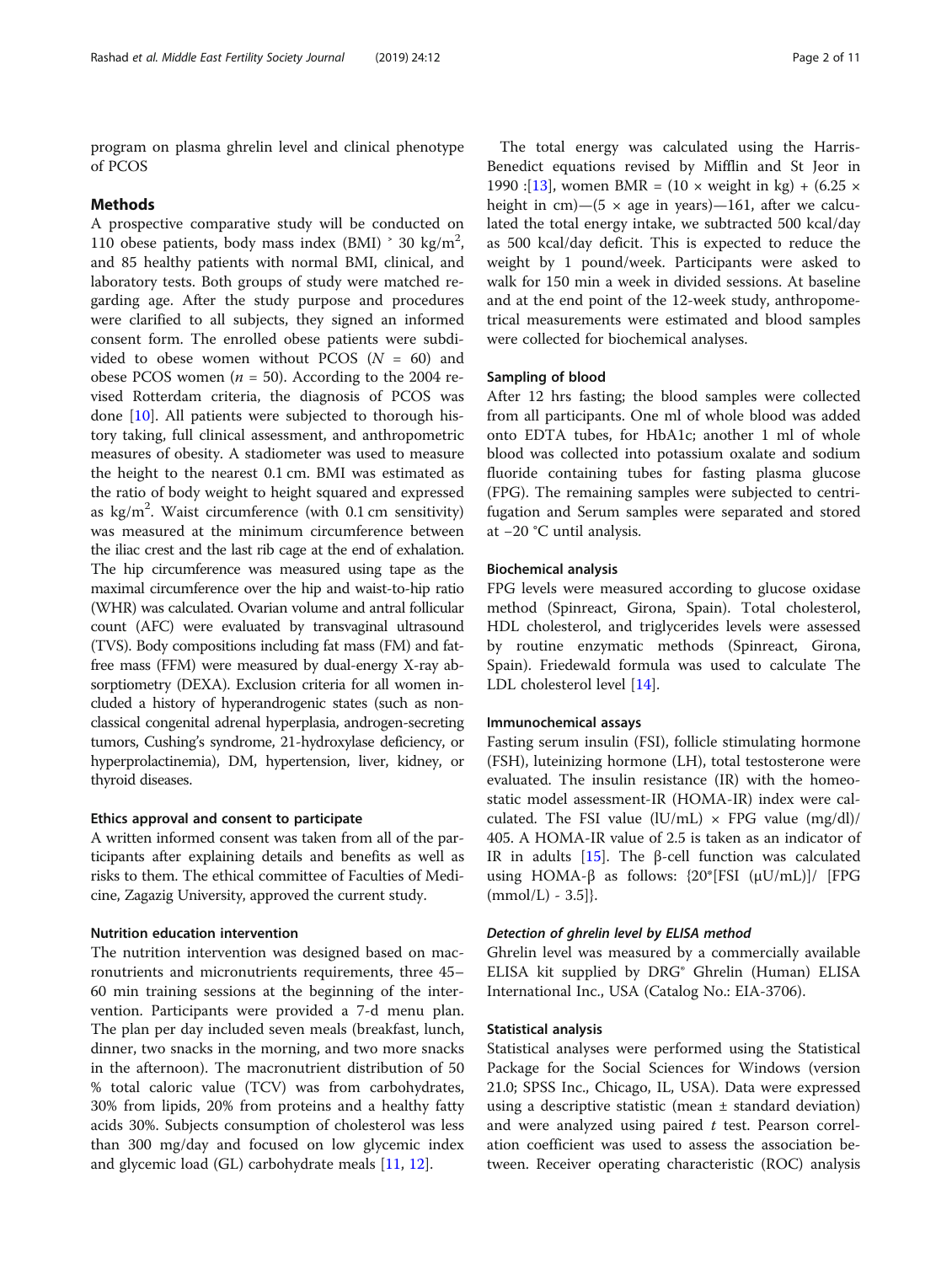was performed to assess the potential accuracy of plasma ghrelin for the diagnosis of PCOS, the area under the curve (AUC), and the cutoff values. We considered P to be significant at  $< 0.05$ .

# Results

At the beginning of the study the total number of obese women who shared in the study was 130 (obese women without PCOS,  $n = 70$  and obese PCOS women,  $n = 60$ ), but during the study, some of the participants could not tolerate weight loss program so we excluded them from the study. The final total numbers of obese women enrolled in this study were 110 (obese women without PCOS,  $n = 60$  and obese PCOS women,  $n = 50$ ).

# Clinical and biochemical characteristics of the studied groups

In the obese group, we found significantly higher levels of body composition parameters; BMI, waist/hip ratio, FMI%, and FFMI %. Also, systolic blood and diastolic blood pressure, total cholesterol, triglycerides, LDL cholesterol, FPG, FSI, HbA1c (%), and HOMA-IR compared to control group. PCOS phenotype including total testosterone, androstenedione, hirsutism score, ovarian volume FSH, LH, LH/FSH, DHEA-S, and AFC values was significantly high in obese cases compared to controls. On the contrary, we detected significant lower HDL cholesterol and HOMA-β levels in obese patients than in those healthy women. Moreover, we observed significantly lower levels of ghrelin in obese cases compared to controls.

Regarding dietary characteristics, there was a statistically significant difference between studied groups,  $P$ 0.001\* (Table [1](#page-3-0)).

# The impact of weight loss on clinical, anthropometric, and laboratory characteristics of obese non-PCOS group

We tested the impact of weight loss in obese non-PCOS group after 12 weeks of following MD weight loss programed, and we found that there was a statistically significant decrease of obesity indices measures; BMI, waist/hip ratio, FMI%, and FFMI% compared to baseline values. In addition, we observed that there was a significant improvement of glycemic and lipid profile after significant weight loss. Regarding dietary characteristics, there were statistically significant improvements in dietary habit compared to the baseline,  $P^{\text{-}}0.001^{\text{-}}$  (Table [2\)](#page-4-0).

# The impact of weight loss on clinical and phenotype characteristics of obese PCOS group

The most important finding of our study was the impact of weight loss on clinical and phenotype characteristics of obese PCOS group. After 12 weeks of following MD weight loss programmed, we found that there were statistically significant decreases of obesity index measures, glycemic, and lipid profile. Interestingly, the phenotype characteristics of PCOS obese women were also improved in particularly, hirsutism score, ovarian volume, AFC, FSH, DHEA-S, T testosterone, and androstenedione. Regarding dietary characteristics, there were statistically significant improvements of dietary habit compared to baseline,  $P^{\prime}$  0.001<sup> $^{\prime}$ </sup> (Table [3](#page-5-0)).

#### Comparison of plasma ghrelin (ng/ml) in studied groups

In the obese group, we found significantly lower levels of plasma ghrelin compared to controls,  $P \sim 0.001^*$  $P \sim 0.001^*$  $P \sim 0.001^*$ , Fig. 1 and Table [1.](#page-3-0)

# Impact of weight loss on plasma ghrelin (ng/ml) level in obese groups

The most important finding of our study was the impact of weight loss on plasma ghrelin levels we detected in both studied obese groups significant higher levels of plasma ghrelin compared to baseline. In obese non-PCOS group  $(n = 60)$ , plasma ghrelin levels were (12.89 ± 5.45) at baseline however after weight loss for 12 weeks the level increased (26.9 ± 25.77). Furthermore, in obese PCOS group ( $n = 60$ ), plasma ghrelin levels were (5.4  $\pm$  1.6) at baseline however after weight loss for 12 weeks the level increased  $(16.72 \pm 23.2)$  $(16.72 \pm 23.2)$  $(16.72 \pm 23.2)$ ,  $P^{\text{-}}0.001^{\text{*}}$ , Fig. 2.

# Correlation between plasma ghrelin (ng/ml) and clinical and laboratory parameters among obese women

In obese non-PCOS group  $(n = 60)$ , plasma ghrelin levels were significantly negatively correlated with BMI, waist/hip ratio, FMI%, FFMI%, TC, TG, LDL, hirsutism score, AFC, ovarian volume, FPG, FSI, HbA1c, and HOMA-IR (Table [4,](#page-7-0)  $P \text{ }^{\circ}$  0.001<sup>\*</sup>).

Regarding obese PCOS group ( $n = 50$ ), ghrelin levels in plasma were significantly negatively correlated with BMI, waist/hip ratio, FMI%, FFMI%, FPG, FSI, HbA1c, and HOMA-IR (Table [4,](#page-7-0)  $P \text{ }^{\circ}$  0.001<sup>\*</sup>).

# The accuracy of circulating plasma ghrelin (ng/ml) for the discrimination of obesity by ROC analysis

The power of plasma ghrelin to discriminate obese women among the studied group was evaluated using ROC analysis. The AUC was  $0.674$  (95% CI =  $0.599-$ 0.749) with sensitivity =  $96.4\%$ , specificity =  $96\%$ , and the cutoff values  $(2.13)$  $(2.13)$ , (Fig. 3).

# The accuracy of circulating plasma ghrelin (ng/ml) for the discrimination of PCOS by ROC analysis

The power of plasma ghrelin to discriminate PCOS among obese women with the AUC was 0.863 (95% CI = 0.794–0.932) with sensitivity =  $88\%$ , specificity =  $97.5\%$ , and the cutoff values (7.5) (Fig. [4\)](#page-8-0).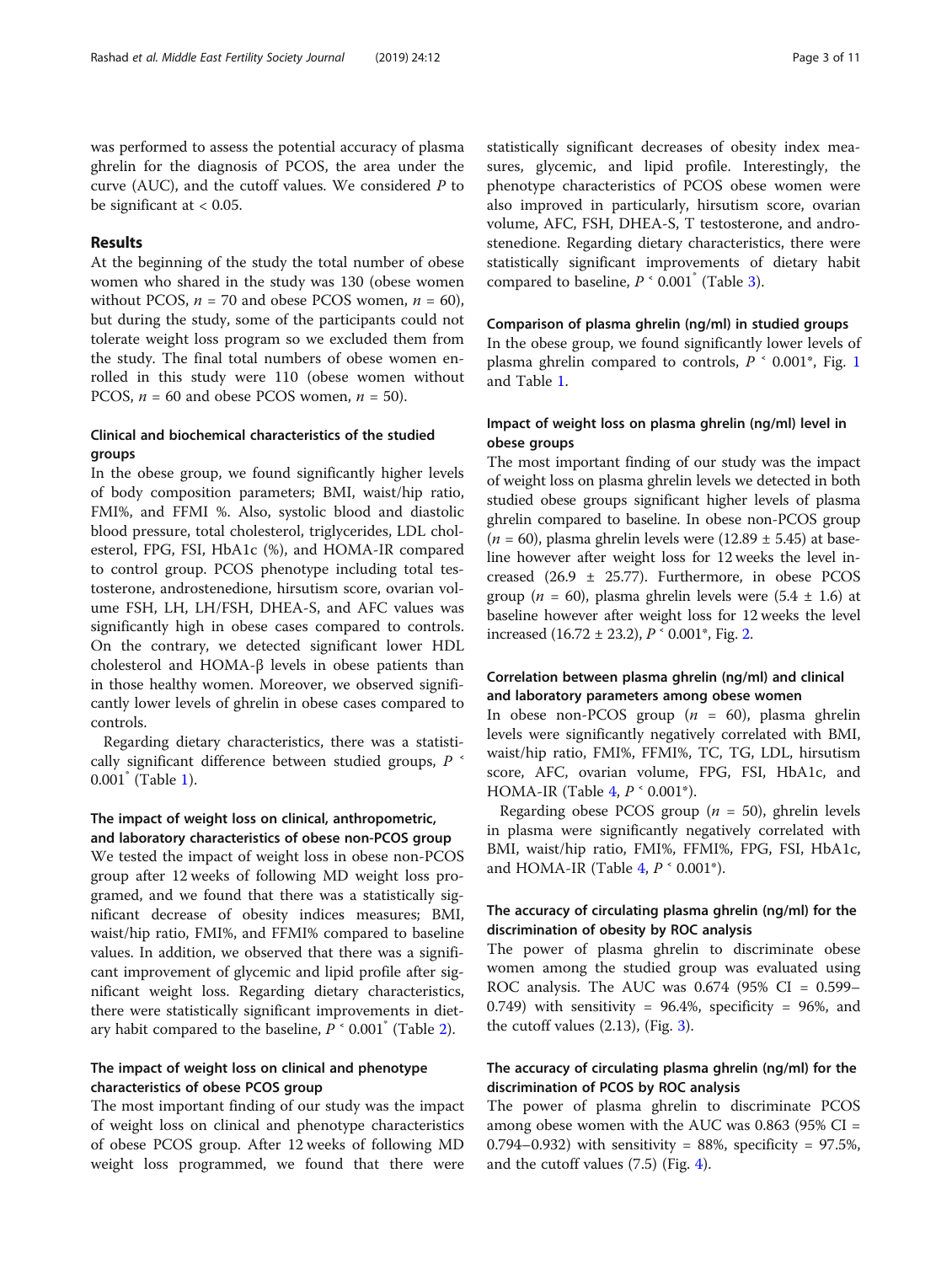<span id="page-3-0"></span>Table 1 Clinical, anthropometric, and laboratory characteristics at base line

|                                  | Control group (mean $\pm$ SD), (n = 85) | Obese group (mean $\pm$ SD), (n = 110) | P                           |
|----------------------------------|-----------------------------------------|----------------------------------------|-----------------------------|
| Age (years)                      | $29.07 \pm 6.4$                         | $30.05 \pm 6.473$                      | 0.265                       |
| Body mass index ( $kg/m2$ )      | $24.55 \pm 2.61$                        | $36.37 \pm 2.26$                       | < 0.001                     |
| Waist/hip ratio                  | $0.96 \pm 0.189$                        | $1.24 \pm 0.258$                       | $0.001*$                    |
| Systolic blood pressure (mm Hg)  | $127.68 \pm 6.54$                       | $130.95 \pm 6.8$                       | $0.05*$                     |
| Diastolic blood pressure (mm Hg) | $85.18 \pm 3.88$                        | $87.04 \pm 4.320$                      | $0.05*$                     |
| Hirsutism score                  | $5.42 \pm 0.741$                        | $9.84 \pm 4.22$                        | $0.001*$                    |
| Ovarian volume                   | $5.15 \pm 0.89$                         | $8.783 \pm 3.96$                       | $0.001*$                    |
| AFC                              | $6.16 \pm 1.319$                        | $9.64 \pm 4.21$                        | $0.001*$                    |
| FMI%                             | $6.38 \pm 0.67$                         | $9.4 \pm 0.68$                         | $0.001*$                    |
| FFMI%                            | $18.16 \pm 1.9$                         | $26.8 \pm 1.96$                        | $0.001*$                    |
| Total cholesterol (mg/dL)        | $166.7 \pm 20.64$                       | $198.9 \pm 11.18$                      | $0.001*$                    |
| Triglycerides (mg/dL)            | $149.6 \pm 11.19$                       | $260.5 \pm 91.46$                      | $0.001*$                    |
| LDL cholesterol (mg/dL)          | $105.8 \pm 4.44$                        | $142.7 \pm 13.77$                      | $0.001*$                    |
| HDL cholesterol (mg/dL)          | $51.16 \pm 4.34$                        | $33.8 \pm 4.0$                         | $0.001*$                    |
| Fasting blood glucose (mg/dL)    | $85.02 \pm 8.95$                        | $94.01 \pm 6.81$                       | $0.001*$                    |
| Fasting serum insulin (IU/mL)    | $6.84 \pm 1.443$                        | $15.1 \pm 8.50$                        | $0.001*$                    |
| HbA1c (%)                        | $4.77 \pm 0.147$                        | $5.9 \pm 0.10$                         | $^{\circ}$ 0.001 $^{\circ}$ |
| <b>HOMA-IR</b>                   | $1.43 \pm 0.34$                         | $3.53 \pm 2.00$                        | $^{\circ}$ 0.001 $^{\circ}$ |
| HOMA $\beta$                     | $146.5 \pm 62.0$                        | $96.8 \pm 58.91$                       | $\degree$ 0.001 $\degree$   |
| FSH (mIU/mL)                     | $4.89 \pm 1.01$                         | $6.06 \pm 1.49$                        | $\degree$ 0.05 $\degree$    |
| LH (mIU/mL)                      | $6.54 \pm 1.22$                         | $7.439 \pm 1.5$                        | $\degree$ 0.001 $\degree$   |
| LH/FSH                           | $1.52 \pm 0.395$                        | $1.29 \pm 0.38$                        | $^{\circ}$ 0.001 $^{\circ}$ |
| DHEA-S (mg/mL)                   | $0.92 \pm 0.48$                         | $1.45 \pm 0.84$                        |                             |
| Total testosterone (ng/mL)       | $0.51 \pm 0.15$                         | $0.83 \pm 0.23$                        |                             |
| Androstenedione (ng/mL)          | $1.20 \pm 0.35$                         | $1.936 \pm 0.496$                      | $^{\circ}$ 0.001 $^{\circ}$ |
| Plasma ghrelin (ng/ml)           | $48.21 \pm 21.09$                       | $9.49 \pm 5.59$                        | < 0.001                     |
| Dietary characteristics          |                                         |                                        |                             |
| Energy intake (kcal/day)         | $1813.5 \pm 446.64$                     | $2406.8 \pm 297.2$                     | $0.001*$                    |
| Meal frequency (meals/day)       | $3.78 \pm 1.01$                         | $4.9 \pm 1.496$                        | $0.001*$                    |
| Proteins (% TCV/day)             | $21.16 \pm 3.008$                       | $25.21 \pm 7.609$                      | $0.001*$                    |
| Lipids (% TCV/day)               | $26.3 \pm 3.74$                         | $31.38 \pm 9.469$                      | $0.001*$                    |
| CHO (% TCV/day)                  | $47.02 \pm 6.68$                        | $56.04 \pm 16.9$                       | $0.001*$                    |

lls, FM fat mass, FFM fat-free mass, FMI fat mass index, FFMI fa-free mass index, p HOMA-IR homeostasis model assessments of insulin resistance, DHEA dehydroepiandrosteron, TCV total caloric value\*

# **Discussion**

PCOS is a heterogeneous complex genetic trait of multifactorial nature, and it is one of the most common metabolic and reproductive disorders affecting women during their reproductive period [[16\]](#page-9-0). Obesity is an upcoming health hazard affecting the whole world and it is one of the most important and concerning predisposing factor of development of PCOS, since about 35-80% of PCOS women are overweight or obese [[17,](#page-9-0) [18](#page-9-0)]. Weight loss and exercise as part of lifestyle modification could be the cornerstone in the management of PCOS [[19\]](#page-9-0).

A preponderance of evidence suggests that ghrelin stimulates growth hormone secretion, regulates glucose metabolism, appetite, body weight, endocrine pancreatic, and ovarian functions [[20,](#page-9-0) [21\]](#page-9-0).

Despite many supporting pieces of evidence about the impact of weight loss on obesity and PCOS characteristics, conflicting data have been reported regarding the impact of weight loss on ghrelin level. Therefore, we think that this is the first research that evaluates the influence of weight loss after 12 weeks of following a Mediterranean diet-based weight loss program on plasma ghrelin level and clinical phenotype of PCOS.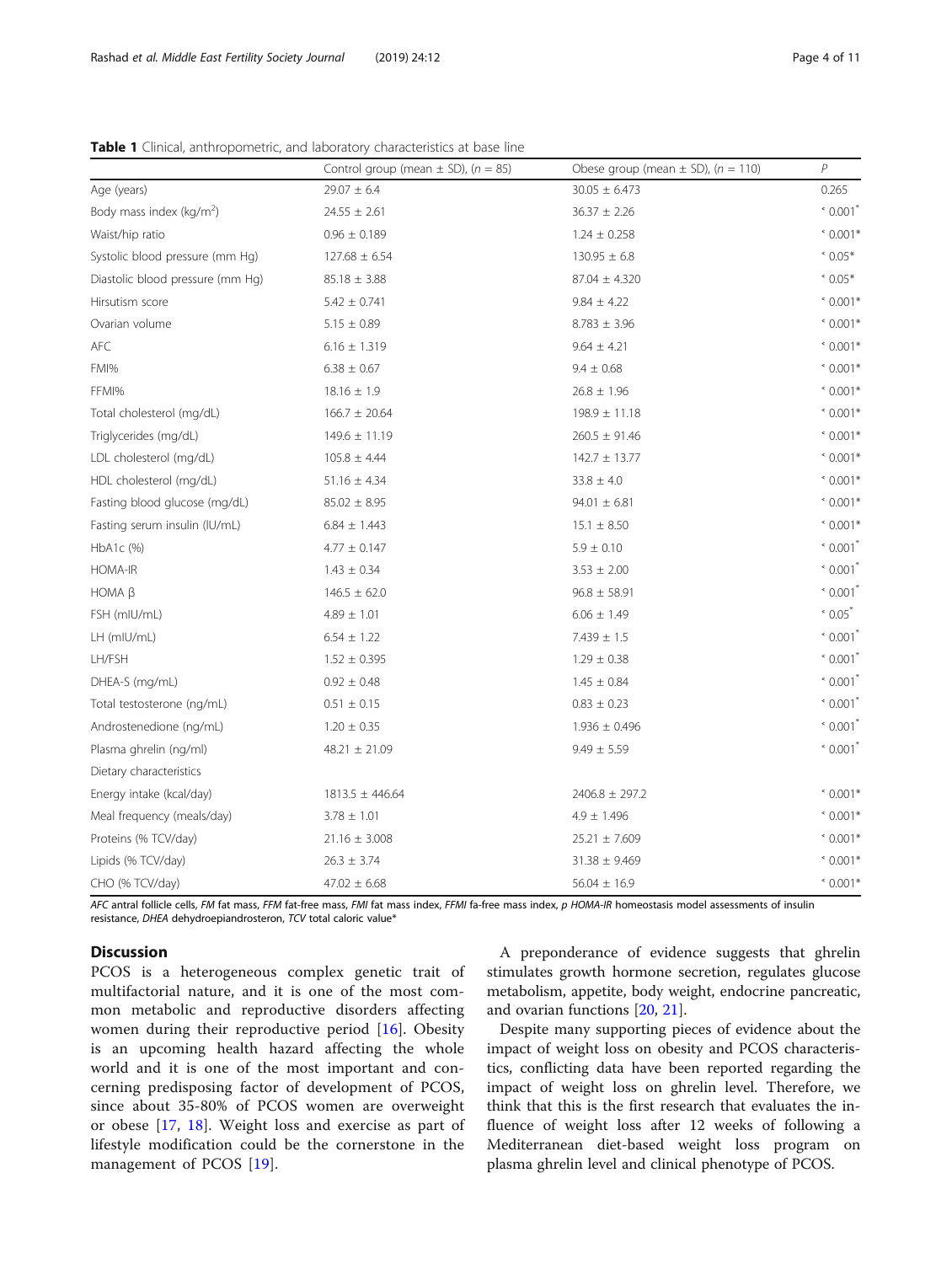<span id="page-4-0"></span>Table 2 The impact of weight loss on clinical, anthropometric, and laboratory characteristics of obese non-PCOS group

| Variables                            | Obese non-PCOS group ( $n = 60$ ) |                    |                                                   |  |  |
|--------------------------------------|-----------------------------------|--------------------|---------------------------------------------------|--|--|
|                                      | Base line                         | Week 12            | $P$ value                                         |  |  |
| Body mass index (kg/m <sup>2</sup> ) | $35.87 \pm 2.74$                  | $31.31\,\pm\,5.8$  | $^{\circ}$ 0.001                                  |  |  |
| Waist/hip ratio                      | $1.23 \pm 0.26$                   | $1.12 \pm 0.274$   | $0.05*$                                           |  |  |
| Systolic blood pressure (mm Hg)      | $131.1 \pm 6.21$                  | $129.06 \pm 7.7$   | 0.110                                             |  |  |
| Diastolic blood pressure (mm Hg)     | $86.9 \pm 4.27$                   | $86.5 \pm 4.25$    | 0.589                                             |  |  |
| Hirsutism score                      | $6.4 \pm 1.45$                    | $6.31 \pm 1.64$    | 0.819                                             |  |  |
| Ovarian volume                       | $6.1 \pm 2.12$                    | $5.98 \pm 2.08$    | 0.754                                             |  |  |
| AFC                                  | $6.6 \pm 1.737$                   | $6.2 \pm 1.7$      | 0.439                                             |  |  |
| FMI%                                 | $9.28 \pm 0.85$                   | $8.09 \pm 1.56$    | $^{\circ}$ 0.001                                  |  |  |
| FFMI%                                | $26.4 \pm 2.43$                   | $23.05 \pm 4.45$   | $^{\circ}$ 0.001                                  |  |  |
| Total cholesterol (mg/dL)            | $197.9 \pm 12.49$                 | $181.4 \pm 24.83$  | $\degree$ 0.001                                   |  |  |
| Triglycerides (mg/dL)                | $308.8 \pm 82.96$                 | $250.9 \pm 91.35$  | $^{\circ}$ 0.001                                  |  |  |
| LDL cholesterol (mg/dL)              | $139.19 \pm 15.9$                 | $123.5 \pm 19.6$   | $^{\circ}$ 0.001                                  |  |  |
| HDL cholesterol (mg/dL)              | $34.6 \pm 4.751$                  | $37.2 \pm 5.681$   | $^{\circ}$ 0.001                                  |  |  |
| Fasting plasma glucose (mg/dL)       | $93.8 \pm 6.73$                   | $89.51 \pm 8.51$   | $^{\circ}$ 0.001                                  |  |  |
| Fasting serum insulin (IU/mL)        | $16.7 \pm 9.532$                  | $14.5 \pm 10.11$   | $^{\circ}$ 0.001 <sup>'</sup>                     |  |  |
| HbA1c (%)                            | $5.9 \pm 0.118$                   | $5.87 \pm 0.147$   | $\degree$ 0.001                                   |  |  |
| HOMA-IR                              | $3.9 \pm 2.25$                    | $3.29 \pm 2.42$    | $*0.05*$                                          |  |  |
| $HOMA-B$                             | $109.02 \pm 70.6$                 | $132.1 \pm 78.5$   | 0.056                                             |  |  |
| FSH (mIU/mL)                         | $5.77 \pm 1.347$                  | $5.25 \pm 1.31$    | $0.05*$                                           |  |  |
| LH (mIU/mL)                          | $7.37 \pm 1.44$                   | $7.12 \pm 1.68$    | $^{\circ}$ 0.001 <sup><math>^{\circ}</math></sup> |  |  |
| LH/FSH                               | $1.33 \pm 0.38$                   | $1.4 \pm 0.457$    | 0.397                                             |  |  |
| DHEA-S (mg/mL)                       | $1.07 \pm 0.80$                   | $1.11 \pm 0.71$    | 0.259                                             |  |  |
| Total testosterone (ng/mL)           | $0.82 \pm 0.19$                   | $0.71 \pm 0.26$    | $0.05*$                                           |  |  |
| Androstenedione (ng/mL)              | $1.9 \pm 0.50$                    | $1.63 \pm 0.58$    | 0.717                                             |  |  |
| Dietary characteristics              |                                   |                    |                                                   |  |  |
| Energy intake (kcal/day)             | $2423.6 \pm 329.1$                | $1409.3 \pm 263.3$ | $^{\circ}$ 0.001                                  |  |  |
| Meal frequency (meals/day)           | $4.6 \pm 1.34$                    | $7.08 \pm 0.76$    | $^{\circ}$ 0.001                                  |  |  |
| Proteins (% TCV/day)                 | $23.7 \pm 6.84$                   | $37.1 \pm 7.8$     | $\degree$ 0.001                                   |  |  |
| Lipids (% TCV/day)                   | $29.5 \pm 8.52$                   | $17.4 \pm 4.8$     | $^{\circ}$ 0.001                                  |  |  |
| CHO (% TCV/day)                      | $52.7 \pm 15.22$                  | $40.8 \pm 5.49$    | $^{\circ}$ 0.001 <sup>'</sup>                     |  |  |

AFC antral follicle cells, FM fat mass, FFM fat-free mass, FMI fat mass index, FFMI fat-free mass index, p HOMA-IR homeostasis model assessments of insulin resistance, DHEA dehydroepiandrosteron, TCV total caloric value, \*p ˂ 0.05

The results of the current study showed statistically significant elevations of obesity measures: BMI, WHR, FMI%, FFMI%, metabolic characteristics, and phenotype characteristic of PCOS compared to controls. The finding of our present study consistent with our previous studies [\[22](#page-9-0)–[26\]](#page-10-0).

The main finding of the present study is that, after 12 weeks of the MD weight loss programmed, there was a significant weight reduction within both groups when compared to baseline. In PCOS group, there was a statistically significant improvement of anthropometric measures, glycemic, and lipid profile, and the phenotype characteristics of PCOS obese women were also improved in particularly, hirsutism score, ovarian volume, AFC, FSH, DHEA-S, T testosterone, and androstenedione.

In accordance to our results, a study conducted by Tolino et al. showed after 4 weeks of weight loss program, there was a reduction of free testosterone and fasting insulin levels as well as improvement in menstruation [\[27](#page-10-0)].

In agreement with our results, Van Dam et al. observed that after achieving 10% weight loss via a VLCD, the estradiol-dependent negative feedback on LH was normalized and led to the resumption of ovulation [[27\]](#page-10-0).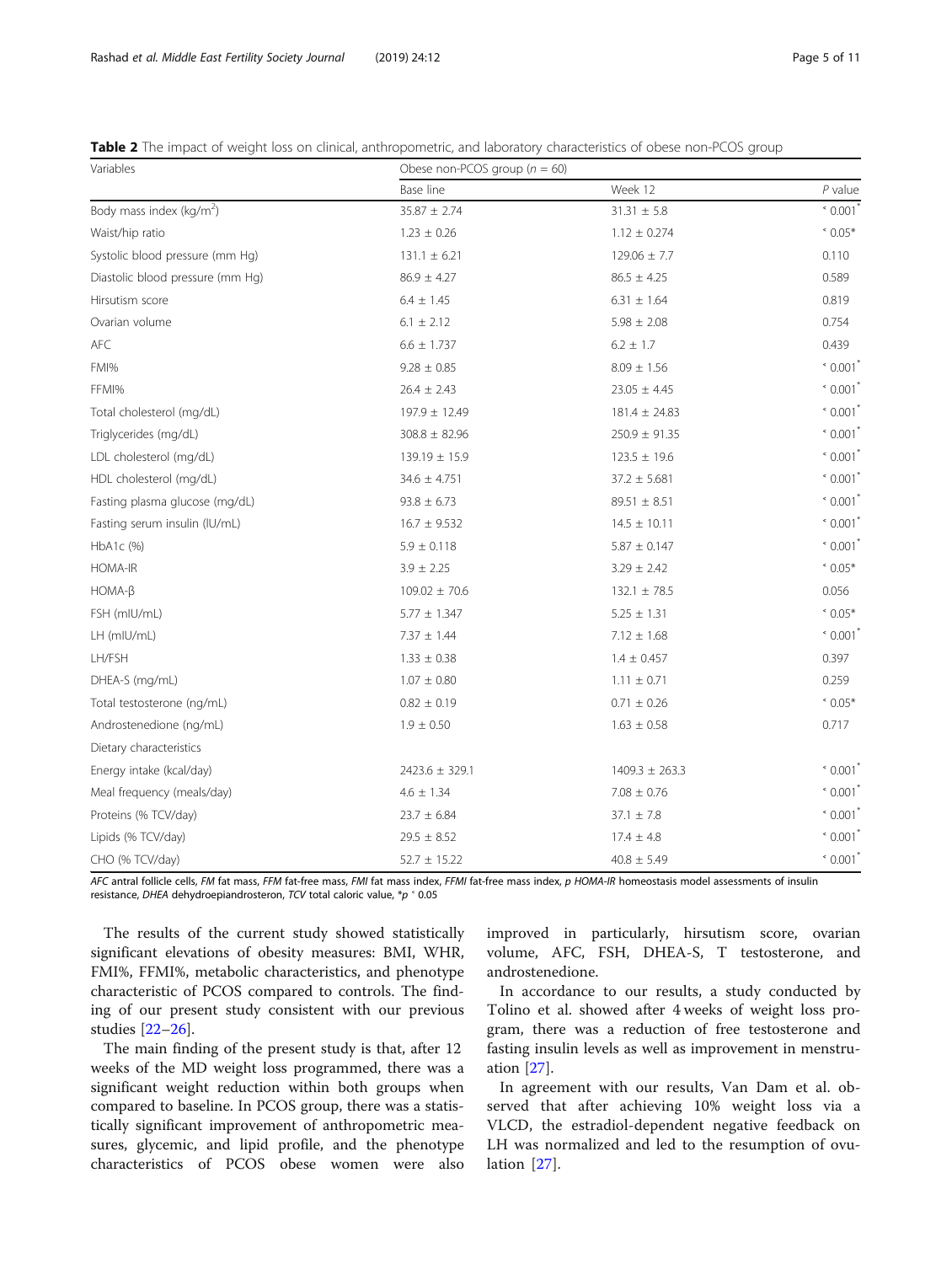<span id="page-5-0"></span>Table 3 The impact of weight loss on clinical and phenotype characteristics of obese PCOS group

| Variables                        | Obese PCOS group ( $n = 50$ ) |                    |                  |  |  |
|----------------------------------|-------------------------------|--------------------|------------------|--|--|
|                                  | Base line                     | Week 12            | $P$ value        |  |  |
| Body mass index ( $kg/m2$ )      | 36.97 ± 1.29021               | $31.1 \pm 6.51$    | $0.001*$         |  |  |
| Waist/hip ratio                  | $1.25 \pm 0.25107$            | $1.08 \pm 0.25$    | $0.001*$         |  |  |
| Systolic blood pressure (mm Hg)  | $130.8 \pm 7.51$              | $127.89 \pm 8.4$   | $^*$ 0.05 $*$    |  |  |
| Diastolic blood pressure (mm Hg) | $87.25 \pm 4.38$              | $86.32 \pm 4.51$   | 0.273            |  |  |
| Hirsutism score                  | $13.93 \pm 2.36$              | $10.2 \pm 4.96$    | $0.001*$         |  |  |
| Ovarian volume                   | $11.92 \pm 3.24$              | $8.84 \pm 4.4$     | $0.001*$         |  |  |
| AFC                              | $13.17 \pm 3.48$              | $10.19 \pm 4.83$   | $0.001*$         |  |  |
| FMI%                             | $9.61 \pm 0.335$              |                    | $0.001*$         |  |  |
| FFMI%                            | $27.36 \pm 0.95$              | $23.03 \pm 4.81$   | $0.001*$         |  |  |
| Total cholesterol (mg/dL)        | $200.03 \pm 9.2$              | $180.06 \pm 26.2$  | $\degree$ 0.001* |  |  |
| Triglycerides (mg/dL)            | $340.8 \pm 62.35$             | $259.08 \pm 93.1$  | $\degree$ 0.001* |  |  |
| LDL cholesterol (mg/dL)          | $146.96 \pm 8.8$              | $126.9 \pm 21.69$  | $0.001*$         |  |  |
| HDL cholesterol (mg/dL)          | $32.86 \pm 2.65$              | $36.25 \pm 5.48$   | $0.001*$         |  |  |
| Fasting plasma glucose (mg/dL)   | $94.05 \pm 7.01$              | $89.6 \pm 9.14$    | $0.001*$         |  |  |
| Fasting serum insulin (IU/mL)    | $13.45 \pm 6.72$              | $8.97 \pm 4.61$    | $0.001*$         |  |  |
| HbA1c (%)                        | $5.98 \pm 0.074$              | $5.87 \pm 0.166$   | $0.001*$         |  |  |
| HOMA-IR                          | $3.1 \pm 1.55$                | $2.01 \pm 1.15$    | $\degree$ 0.001* |  |  |
| $HOMA-B$                         | $81.9 \pm 35.9$               | $122.4 \pm 71.5$   | $0.001*$         |  |  |
| FSH (mIU/mL)                     | $6.44 \pm 1.6$                | $5.7 \pm 1.704$    | $^*$ 0.05 $*$    |  |  |
| LH (mIU/mL)                      | $7.6 \pm 1.8$                 | $7.01\,\pm\,01.80$ | 0.059            |  |  |
| LH/FSH                           | $1.24 \pm 0.378$              | $1.3 \pm 0.483$    | 0.457            |  |  |
| DHEA-S (mg/mL)                   | $1.92 \pm 0.628$              | $1.36 \pm 0.62$    | $0.001*$         |  |  |
| Total testosterone (ng/mL)       | $.85 \pm 0.266$               | $.68 \pm 0.29$     | $0.001*$         |  |  |
| Androstenedione (ng/mL)          | $1.9 \pm 0.486$               | $1.56 \pm 0.577$   | $0.001*$         |  |  |
| Dietary characteristics          |                               |                    |                  |  |  |
| Energy intake (kcal/day)         | $2384.1 \pm 253.8$            | $1384.1 \pm 289.5$ | $0.001*$         |  |  |
| Meal frequency (meals/day)       | $5.3 \pm 1.6$                 | $7.16 \pm 0.51$    | $0.001*$         |  |  |
| Proteins (% TCV/day)             | $26.9 \pm 8.07$               | $35.9 \pm 8.85$    | $0.001*$         |  |  |
| Lipids (% TCV/day)               | $33.5 \pm 10.05$              | $16.9 \pm 4.28$    | $0.001*$         |  |  |
| CHO (% TCV/day) I                | $59.8 \pm 17.94$              | $40.4 \pm 5.19$    | $\degree$ 0.001* |  |  |

 $*_{p}$   $*$  0.05

We in this study attempted to pierce out the levels of plasma ghrelin in both obesity and PCOS, and we found that there were significantly lower levels of plasma ghrelin in PCOS women compared to obese women without PCOS and controls.

Our findings are in concordance with Houjeghani et al. meta-analysis study, and they observed that ghrelin levels were significantly lower in PCOS patients than in controls [\[28\]](#page-10-0).

Our results are in consistence with those reporting the low levels of ghrelin in PCOS patients compared to the control group [\[29,](#page-10-0) [30](#page-10-0)]. However, an interesting study by Orio et al. identified has shown no difference in ghrelin levels among PCOS and healthy controls [\[31\]](#page-10-0).

Against our results, Wasko and colleagues demonstrated that high ghrelin levels in PCOS patients compared to the control group [\[32\]](#page-10-0).

Considering the association between plasma ghrelin and clinical and laboratory findings among obese women. In the obese non-PCOS group, plasma ghrelin levels were significantly negatively correlated with anthropometric measures, glycemic, lipid profile, and the phenotype characteristics of PCOS.

These results are parallel to those of Kamal et al. who stated that obese PCOS patients confirmed significantly lower ghrelin levels than controls and was negatively correlated with cardiometabolic risk factors [[29\]](#page-10-0).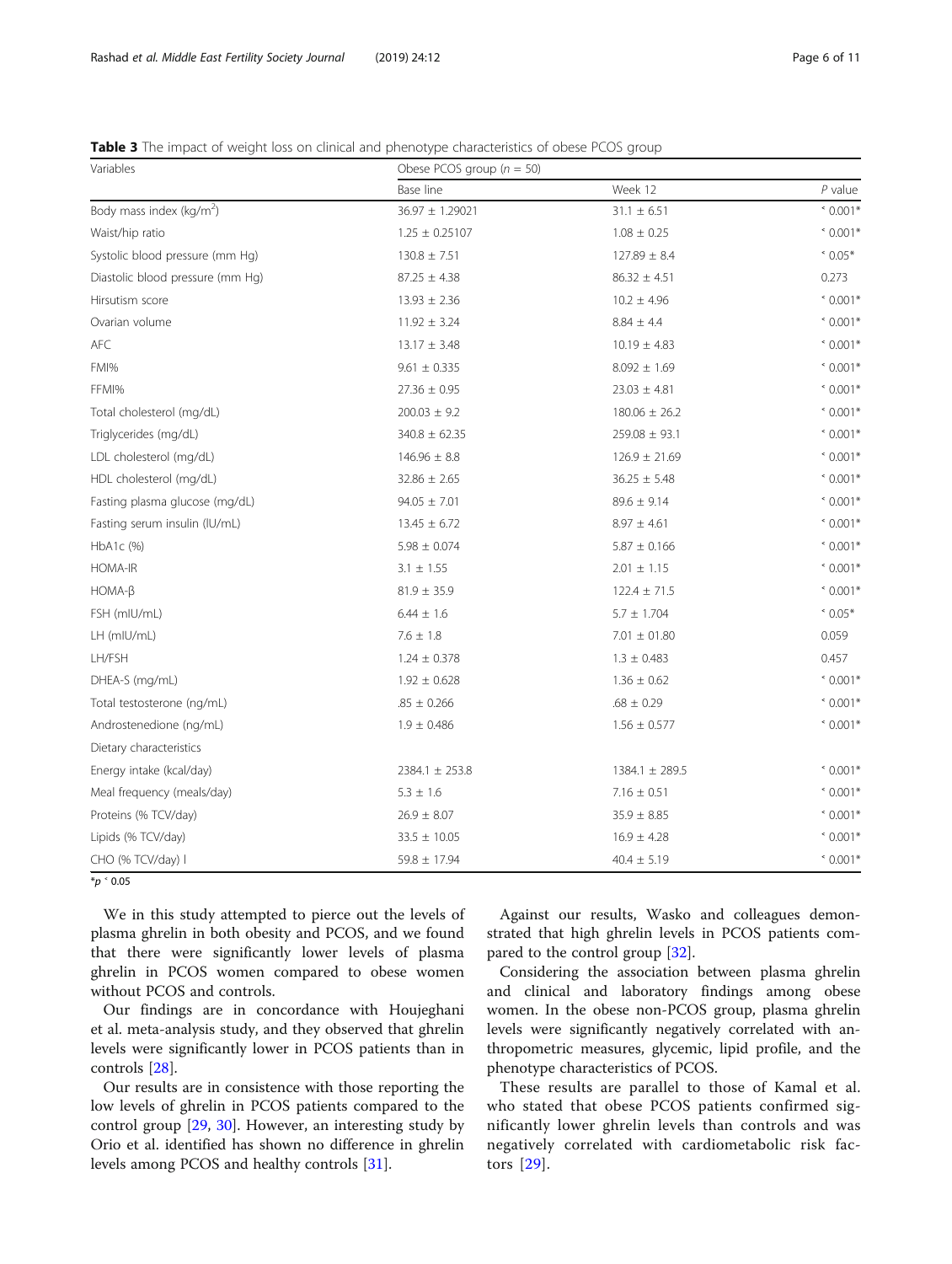<span id="page-6-0"></span>

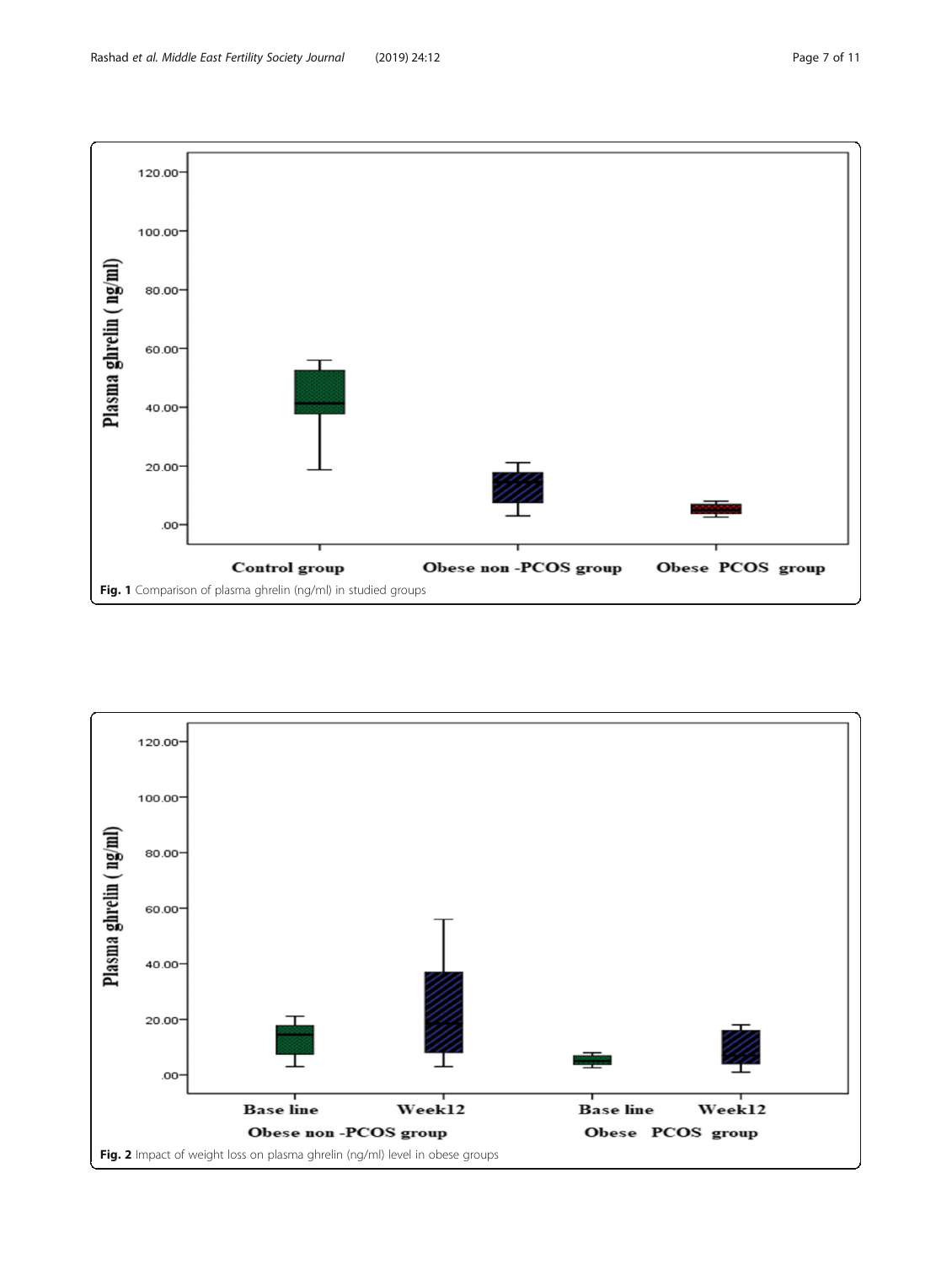<span id="page-7-0"></span>

| Table 4 Pearson correlation coefficient between plasma ghrelin (ng/ml) with clinical, anthropometric, laboratory, and phenotype |  |  |  |  |
|---------------------------------------------------------------------------------------------------------------------------------|--|--|--|--|
| characteristics of obese groups                                                                                                 |  |  |  |  |

|                                  | Obese group ( $n = 110$ )      |                  |                            |          |  |  |
|----------------------------------|--------------------------------|------------------|----------------------------|----------|--|--|
|                                  | Obese non-PCOS group, $N = 60$ |                  | Obese PCOS group, $N = 50$ |          |  |  |
|                                  | $\mathbf{r}$                   | P                | $\mathsf{r}$               | P        |  |  |
| Body mass index ( $kg/m2$ )      | $-0.252$                       | $0.001*$         | $-0.282$                   | $0.01*$  |  |  |
| Waist/hip ratio                  | $-0.244*$                      | $0.001*$         | $-0.307$                   | $0.001*$ |  |  |
| Systolic blood pressure (mm Hg)  | $-0.108$                       | 0.261            | $-0.080$                   | 0.579    |  |  |
| Diastolic blood pressure (mm Hg) | $-0.014$                       | 0.881            | $-0.149$                   | 0.302    |  |  |
| Hirsutism score                  | $-0.125$                       | 0.192            | $-0.099$                   | 0.494    |  |  |
| Ovarian volume                   | $-0.109$                       | 0.257            | $-0.133$                   | 0.358    |  |  |
| AFC                              | $-0.122$                       | 0.203            | $-0.491$                   | $0.001*$ |  |  |
| FMI%                             | $-0.204$                       | $0.001*$         | $-0.307$                   | $0.001*$ |  |  |
| FFMI%                            | $-0.238$                       | $0.001*$         | $-0.282$                   | $0.001*$ |  |  |
| Total cholesterol (mg/dL)        | $-0.345$                       | $0.001*$         | $-0.169$                   | 0.241    |  |  |
| Triglycerides (mg/dL)            | $-0.406$                       | $0.001*$         | $-0.246$                   | 0.085    |  |  |
| LDL cholesterol (mg/dL)          | $-0.570$                       | $0.001*$         | $-0.015$                   | 0.917    |  |  |
| HDL cholesterol (mg/dL)          | 0.041                          | 0.667            | 0.118                      | 0.413    |  |  |
| Fasting plasma glucose (mg/dL)   | $-0.296$                       | $0.001*$         | $-0.443$                   | $0.001*$ |  |  |
| Fasting serum insulin (IU/mL)    | $-0.266$                       | $0.001*$         | $-0.396$                   | $0.001*$ |  |  |
| HbA1c (%)                        | $-0.365$                       | $0.001*$         | $-0.521$                   | $0.001*$ |  |  |
| <b>HOMA-IR</b>                   | $-0.345$                       | $\degree$ 0.001* | $-0.285$                   | $0.001*$ |  |  |
| HOMA B                           | 0.111                          | 0.248            | $-0.061$                   | 0.674    |  |  |
| FSH (mIU/mL)                     | $-0.187$                       | 0.051            | 0.143                      | 0.320    |  |  |
| LH (mIU/mL)                      | $-0.119$                       | 0.214            | $-0.022$                   | 0.878    |  |  |
| LH/FSH                           | $-0.028$                       | 0.772            | $-0.131$                   | 0.364    |  |  |
| DHEA-S (mg/mL)                   | $-0.00$                        | 0.967            | $-0.733$                   | $0.001*$ |  |  |
| Total testosterone (ng/mL)       | $-0.061$                       | 0.527            | $-0.454$                   | $0.001*$ |  |  |
| Androstenedione (ng/mL)          | $-0.151$                       | 0.114            | $-0.462$                   | $0.001*$ |  |  |

 $*_{p}$   $*$  0.05

Although there are many laboratory markers that could be used in the diagnosis of PCOS, we noticed neither specific nor sensitive markers of PCOS. Accordingly, we analyzed our data by ROC to estimate the sensitivity and specificity of plasma ghrelin for diagnosis of obesity by ROC analysis, the sensitivity was 96.4%, and the specificity was 96%. The power of plasma ghrelin to diagnose PCOS among obese women, the sensitivity was 88%, and specificity was 97.5%. Regarding the finding of the ROC curve, Kamal et al. detected that the sensitivity of plasma ghrelin to diagnose PCOS was 70% and specificity was 86% [[29](#page-10-0)].

The results presented herein are innovative; as this study performs a robust evaluation of the role of weight loss on plasma ghrelin levels, we detected in both studied obese groups significant higher levels of plasma ghrelin after weight loss for 12 weeks compared to baseline levels.

Similarly, to our finding, different studies confirmed the higher levels of plasma ghrelin after weight reduction [[33](#page-10-0)].

In addition, studies based on intensive energy restriction (very low caloric diet) showed increasing ghrelin concentrations were reported [\[34,](#page-10-0) [35](#page-10-0)], while other studies found that the levels of plasma ghrelin were stable after weight loss [\[36](#page-10-0)].

By contrast to our results, Cummings et al. detected decreasing ghrelin levels after weight reduction [\[37](#page-10-0)]. The contrast in results may be due to differences in study design, follow-up periods, measurement techniques, surgical intervention, and circadian rhythm. Meanwhile, ghrelin is produced predominately in the stomach, and it is difficult to distinguish the effect of surgery and reduction of overweight in these studies, while the results reported by previous studies using dietary approaches for weight loss observed different results. A study conducted by Reinehr et al. found that there was no significant difference in ghrelin levels after weight loss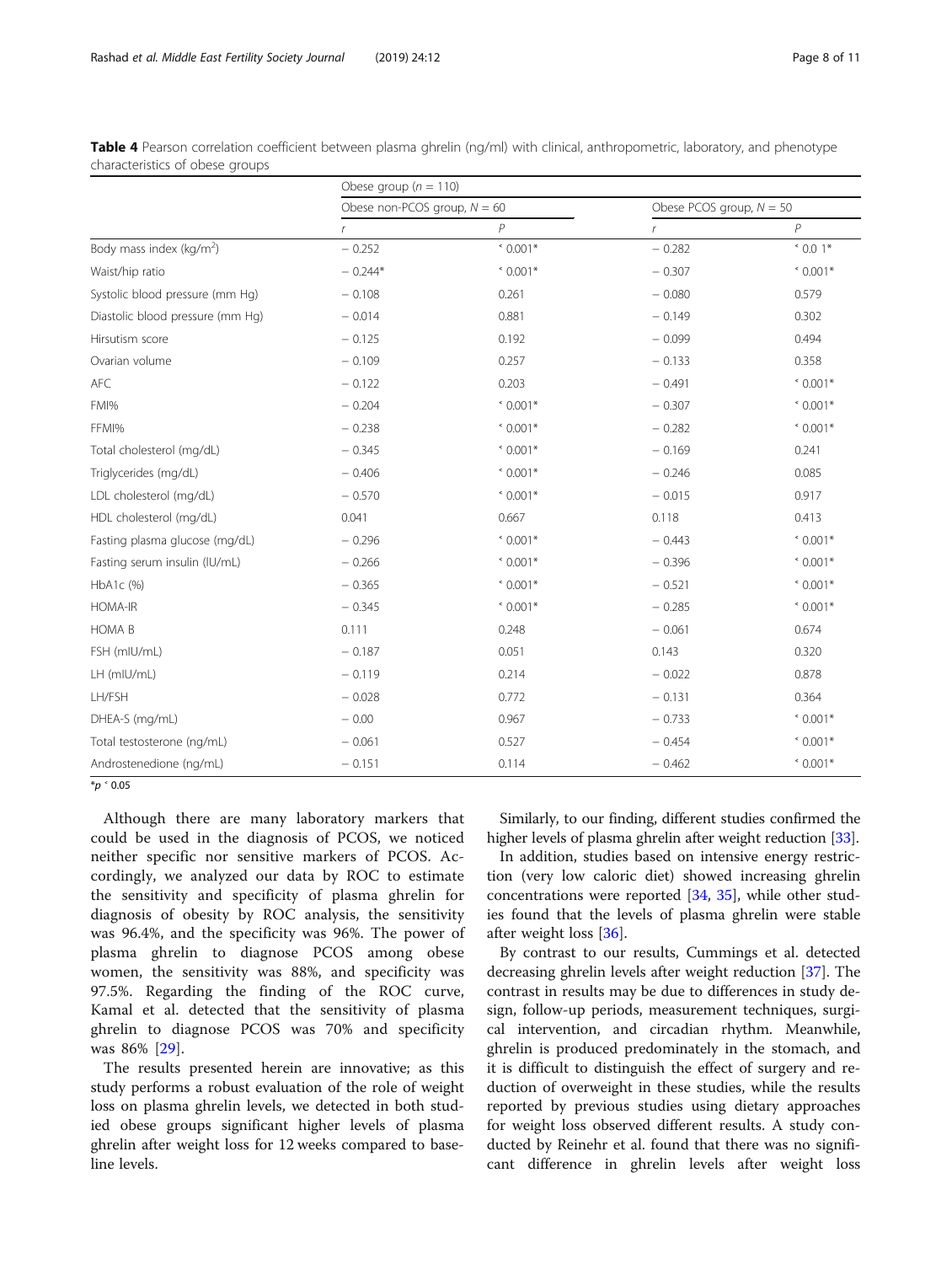<span id="page-8-0"></span>

program for a long-term period of 1 year due to a highcarbohydrate low-fat diet [[38\]](#page-10-0).

The weight loss program we used in our study was guided by MD which is characterized by a high consumption of vegetables, legumes, fruits and nuts, cereals,

and olive oil with a moderate high uptake of fish, a lowto-moderate intake of dairy products, and a low intake of meat and poultry [\[7](#page-9-0)]. Thus, our findings were different from Reinehr et al. results [\[38](#page-10-0)], as diet components greatly affect the gastrointestinal hormones like ghrelin,

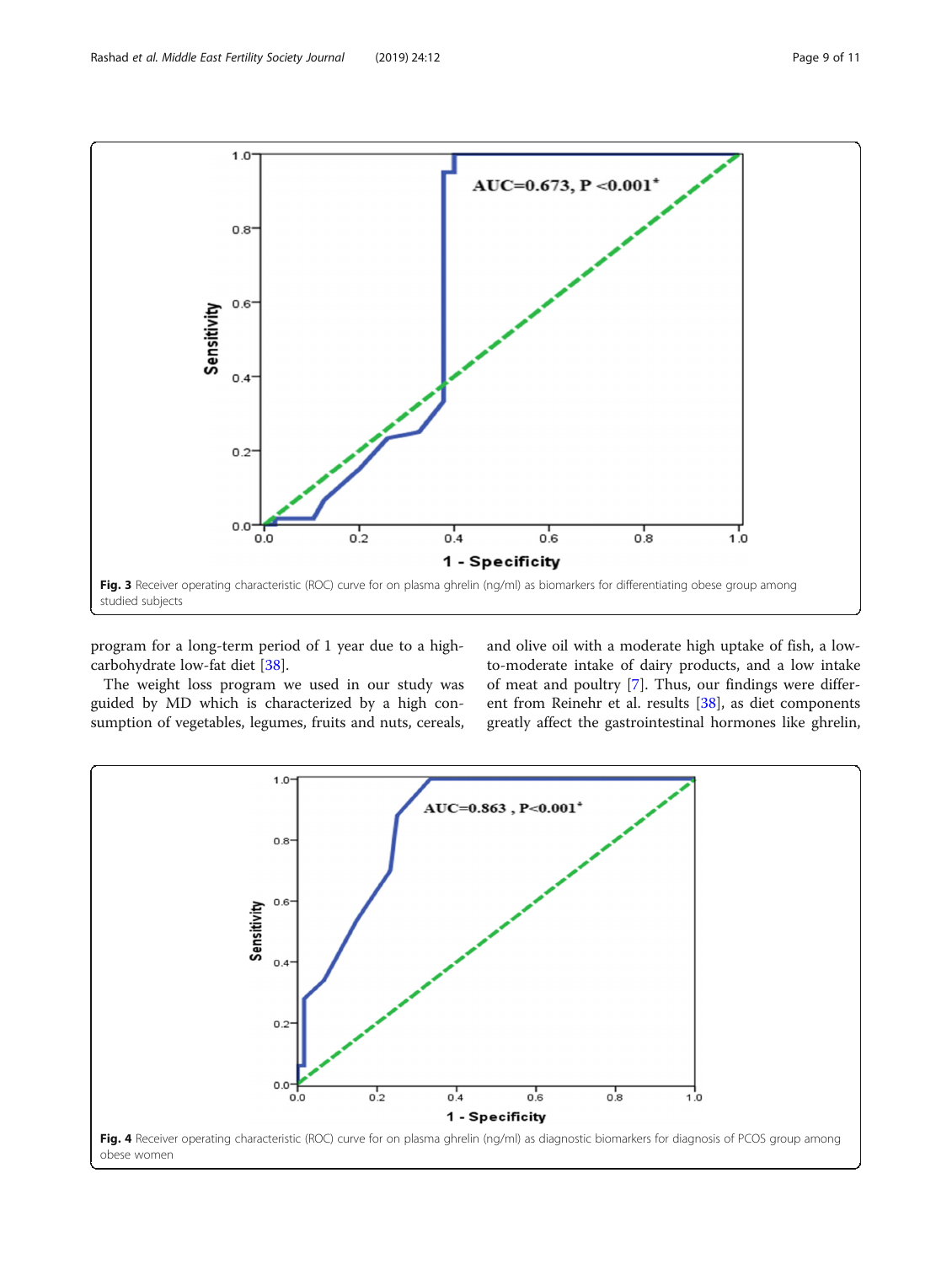<span id="page-9-0"></span>while the other hormones are not directly influenced by diet.

Some limitations should be considered. The sample size was small and non-randomization of the study, and further larger studies should be performed in the future to validate the results and take into consideration the impact of weight loss on fertility

# Conclusion

We found that circulating plasma ghrelin levels were lower in PCOS patients compared to obese and controls. Moreover, it was negatively correlated to anthropometric measures, glycemic, lipid profile, and the phenotype characteristics of PCOS. Interestingly, after 12 weeks of following MD weight loss program circulating plasma ghrelin levels were increased in both obese groups. Thus, plasma ghrelin could be used as a useful diagnostic biomarker of obesity and PCOS.

#### Abbreviations

AFC: Antral follicular count; BMI: Body mass index; DEXA: Dual-energy X-ray absorptiometry.; FFM: Fat-free mass; FM: Fat mass; FPG: Fasting plasma glucose; FSI: Fasting serum insulin; HOMA-IR: The homeostatic model assessment-IR; hs-CRP: Serum high-sensitivity C-reactive protein; MD: The Mediterranean diet; PCOS: Polycystic ovary syndrome; SHBG: Sex hormonebinding globulin; TVS: Transvaginal ultrasound

#### **Acknowledgements**

Not applicable.

#### Authors' contributions

NMR, YSS, SAA, and AEA collected patients' samples and clinical data. RMA prepared sample for laboratory investigations. NMR wrote the paper. Statistical analysis, interpretation of data, and preparation the paper for submitting international was done by NMR. Critical revision of the manuscript was performed by all of the authors. All authors read and approved the final manuscript.

#### Funding

No fund

#### Availability of data and materials

Data available on demand

#### Ethics approval and consent to participate

A written informed consent was taken from all of the participants after explaining details and benefits as well as risks to them. The ethical committee of Faculty of Medicine, Zagazig University, approved this study. The ethics committee's reference number is ZU-IRB#5624/1-6-2019.

#### Consent for publication

Not applicable.

#### Competing interests

The authors declare that they have no competing interests.

#### Author details

<sup>1</sup>Internal Medicine Department, Faculty of Medicine, Zagazig University, Zagazig, Egypt. <sup>2</sup>Obstetrics and Gynecology Department, Faculty of Medicine, Zagazig University, Zagazig, Egypt. <sup>3</sup>Physiology Department, Faculty of Medicine, Zagazig University, Zagazig, Egypt.

#### Received: 9 July 2019 Accepted: 31 October 2019 Published online: 23 December 2019

#### References

- 1. Boomsma CM, Eijkemans MJ, Hughes EG, Visser GH, Fauser BC, Macklon NS. A meta-analysis of pregnancy outcomes in women with polycystic ovary syndrome. Hum Reprod Update. 2006;12:673-83.
- 2. Legro RS, Kunselman AR, Dodson WC, Dunaif A (1999) Prevalence and predictors of risk for type 2 diabetes mellitus and impaired glucose tolerance in polycystic ovary syndrome: a prospective, controlled study in 254 affected women. J Clin Endocrinol Metab 84:165–169
- 3. Meyer C, McGrath BP, Teede HJ (2005) Overweight women with polycystic ovary syndrome have evidence of subclinical cardiovascular disease. J Clin Endocrinol Metab 90:5711–5716
- 4. Adashi EY, Hsueh AJ, Yen SS (1981) Insulin enhancement of luteinizing hormone and follicle-stimulating hormone release by cultured pituitary cells. Endocrinology. 108(4):1441–1449
- 5. Christine D (2013) Structure and physiological actions of ghrelin. Lab Pathophysiol Nutr Biochem 518909:25
- 6. Sato T, Nakamura Y, Shiimura Y, Ohgusu H, Kangawa K, Kojima M (2012) Structure, regulation and function of ghrelin. J Biochem 151(2):119–128
- 7. Serra-Majem L, Bach A, Roman B (2006) Recognition of the mediterranean diet: going step further. Public Health Nutr 9:101–102. [https://doi.org/10.](https://doi.org/10.1079/PHN2005929) [1079/PHN2005929](https://doi.org/10.1079/PHN2005929)
- 8. Perello M, Scott MM, Sakata I, Lee CE, Chuang JC, Osborne-Lawrence S, Rovinsky SA, Elmquist JK, Zigman JM (2012) Functional implications of limited leptin receptor and ghrelin receptor co-expression in the brain. J Comp Neurol 520(2):281–294
- 9. Kollias H (2011) Leptin, ghrelin and weight loss: it's complicated precision. Nutrition 95(11):5037–5044
- 10. The Rotterdam ESHRE-ASRM-Sponsored PCOS Consensus Workshop Group (2004) Revised 2003 consensus on diagnostic criteria and long-term health risks related to polycystic ovary syndrome (PCOS). Hum Reprod 19:41–47
- 11. Zulet MA, Bondia-Pons I, Abete I, de la Iglesia R, Lopez-Legarrea P, Forga L et al (2011) The reduction of the metabolic syndrome in Navarra-Spain study: a multidisciplinary strategy based on chrononutrition and nutritional education, together with dietetic and psychological control. Nutr Hosp 26:16–26
- 12. Lopez-Legarrea P, de la Iglesia R, Abete I, Bondia-Pons I, Navas-Carretero S, Forga L et al (2013) Short-term role of the dietary total antioxidant capacity in two hypocaloric regimes on obese with metabolic syndrome symptoms: the RESMENA randomized controlled trial. Nutr Metab 10:22
- 13. Mifflin MD, St Jeor ST, Hill LA, Scott BJ, Daugherty SA et al (1990) A new predictive equation for resting energy expenditure in healthy individuals. Am J Clin Nutr 51(2):241–247
- 14. Friedewald WT, Levy RI, Fredrickson DS (1972) Estimation of the concentration of low-density lipoprotein cholesterol in plasma, without use of the preparative ultracentrifuge. Clin Chem 18:499–502
- 15. Muniyappa R, Lee S, Chen H, Quon MJ (2008) Current approaches for assessing insulin sensitivity and resistance in vivo: advantages, limitations, and appropriate usage. Am J Physiol Endocrinol Metab 294:15–26
- 16. Farquhar C (2007) Introduction and history of polycystic ovary syndrome. In: Kovacs G, Norman R (eds) Polycystic ovary syndrome, 2nd edn. Cambridge University Press, Cambridge, pp 4–24
- 17. Hahn S, Tan S, Sack S, Kimmig R, Quadbeck B, Mann K et al (2007) Prevalence of the metabolic syndrome in German women with polycystic ovary syndrome. Exp Clin Endocrinol Diabetes 115:130–135
- 18. Cupisti S, Kajaia N, Dittrich R, Duezenli H, Beckmann MW, Mueller A (2008) Body mass index and ovarian function are associated with endocrine and metabolic abnormalities in women with hyperandrogenic syndrome. Eur J Endocrinol 158:711–719
- 19. Costello MF, Misso ML, Wong J, Hart R, Rombauts L, Melder A et al (2012) The treatment of infertility in polycystic ovary syndrome: a brief update. Aust N Z J Obstet Gynecol 52:400–403
- 20. Sato T, Ida T, Nakamura Y, Shiimura Y, Kangawa K, Kojima M (2014) Physiological roles of ghrelin on obesity. Obes Res Clin Pract 8:e405–e413. <https://doi.org/10.1016/j.orcp.2013.10.002>
- 21. Müller TD, Nogueiras R, Andermann ML, Andrews ZB, Anker SD, Argente J et al (2015) Ghrelin. Mol Metab 4:437–460
- 22. El-Shal AS, Shalaby SM, Aly NM, Rashad NM, Ahmed M (2013) Abdelaziz. Genetic variation in the vitamin D receptor gene and vitamin D serum levels in Egyptian women with polycystic ovary syndrome. Mol Biol Rep 40(11):6063–6073